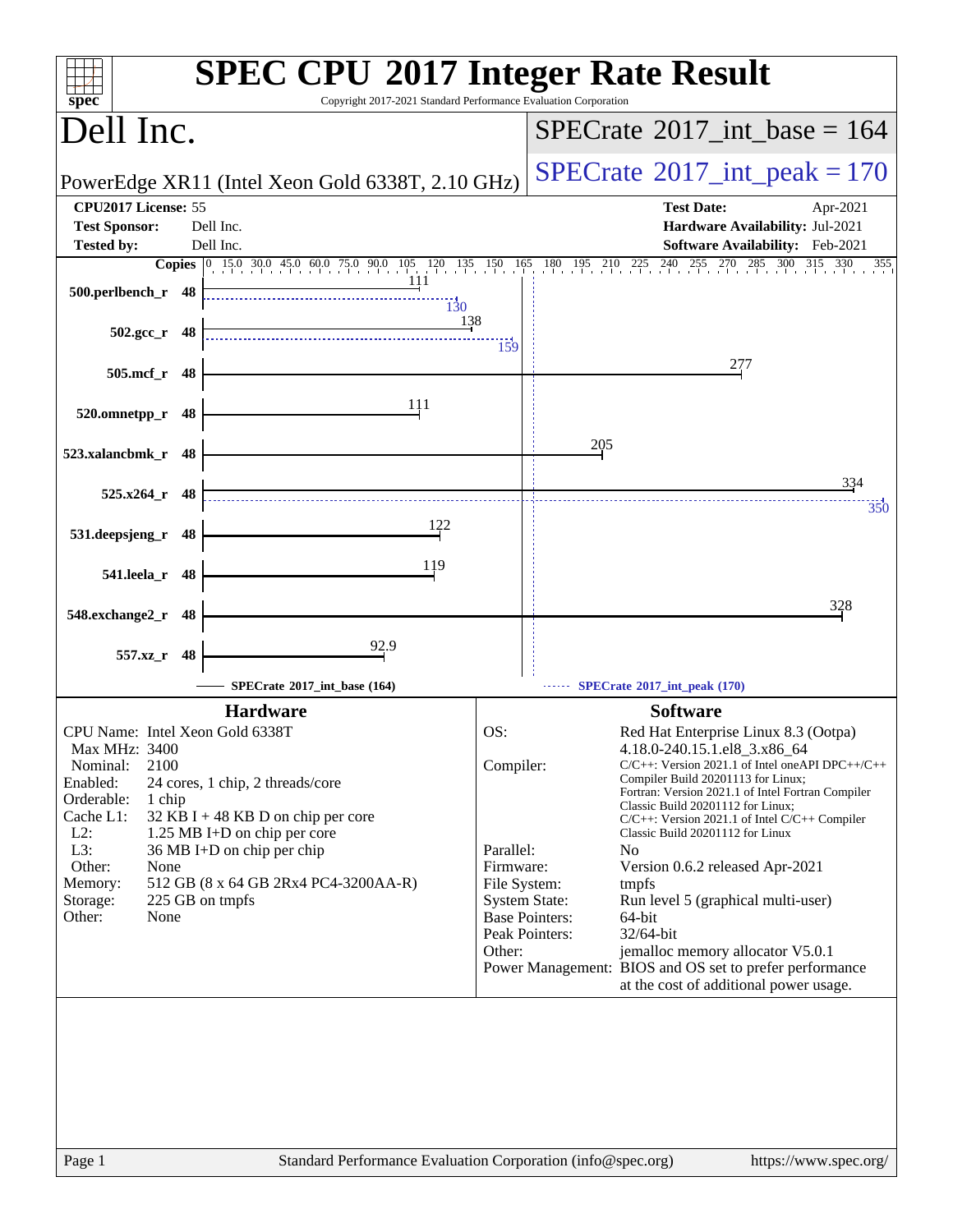| <b>SPEC CPU®2017 Integer Rate Result</b>                        |  |
|-----------------------------------------------------------------|--|
| Convright 2017-2021 Standard Performance Evaluation Cornoration |  |

Copyright 2017-2021 Standard Performance Evaluation Corporation

# Dell Inc.

**[spec](http://www.spec.org/)**

### $SPECTate$ <sup>®</sup>[2017\\_int\\_base =](http://www.spec.org/auto/cpu2017/Docs/result-fields.html#SPECrate2017intbase) 164

PowerEdge XR11 (Intel Xeon Gold 6338T, 2.10 GHz)  $\left|$  [SPECrate](http://www.spec.org/auto/cpu2017/Docs/result-fields.html#SPECrate2017intpeak)<sup>®</sup>[2017\\_int\\_peak = 1](http://www.spec.org/auto/cpu2017/Docs/result-fields.html#SPECrate2017intpeak)70

**[CPU2017 License:](http://www.spec.org/auto/cpu2017/Docs/result-fields.html#CPU2017License)** 55 **[Test Date:](http://www.spec.org/auto/cpu2017/Docs/result-fields.html#TestDate)** Apr-2021

**[Test Sponsor:](http://www.spec.org/auto/cpu2017/Docs/result-fields.html#TestSponsor)** Dell Inc. **[Hardware Availability:](http://www.spec.org/auto/cpu2017/Docs/result-fields.html#HardwareAvailability)** Jul-2021 **[Tested by:](http://www.spec.org/auto/cpu2017/Docs/result-fields.html#Testedby)** Dell Inc. **[Software Availability:](http://www.spec.org/auto/cpu2017/Docs/result-fields.html#SoftwareAvailability)** Feb-2021

### **[Results Table](http://www.spec.org/auto/cpu2017/Docs/result-fields.html#ResultsTable)**

|                                   | <b>Base</b>   |                |       |                | <b>Peak</b> |                |       |               |                |              |                |              |                |              |
|-----------------------------------|---------------|----------------|-------|----------------|-------------|----------------|-------|---------------|----------------|--------------|----------------|--------------|----------------|--------------|
| <b>Benchmark</b>                  | <b>Copies</b> | <b>Seconds</b> | Ratio | <b>Seconds</b> | Ratio       | <b>Seconds</b> | Ratio | <b>Copies</b> | <b>Seconds</b> | <b>Ratio</b> | <b>Seconds</b> | <b>Ratio</b> | <b>Seconds</b> | <b>Ratio</b> |
| $500.$ perlbench_r                | 48            | 687            | 111   | 688            | <b>111</b>  |                |       | 48            | 584            | 131          | 586            | 130          |                |              |
| $502.\text{sec}$                  | 48            | 493            | 138   | 491            | 138         |                |       | 48            | 427            | <u>159</u>   | 427            | 159          |                |              |
| $505$ .mcf r                      | 48            | 280            | 277   | 280            | 277         |                |       | 48            | <b>280</b>     | 277          | 280            | 277          |                |              |
| 520.omnetpp_r                     | 48            | 566            | 111   | <u>566</u>     | <u>111</u>  |                |       | 48            | 566            | 111          | 566            | <b>111</b>   |                |              |
| 523.xalancbmk r                   | 48            | 246            | 206   | 247            | 205         |                |       | 48            | 246            | 206          | 247            | 205          |                |              |
| 525.x264 r                        | 48            | 251            | 334   | 251            | 335         |                |       | 48            | 240            | 350          | 240            | 350          |                |              |
| 531.deepsjeng_r                   | 48            | 452            | 122   | 451            | 122         |                |       | 48            | 452            | <u>122</u>   | 451            | 122          |                |              |
| 541.leela r                       | 48            | 668            | 119   | 669            | <u>119</u>  |                |       | 48            | 668            | 119          | 669            | <u>119</u>   |                |              |
| 548.exchange2_r                   | 48            | 383            | 328   | 382            | 329         |                |       | 48            | 383            | <b>328</b>   | 382            | 329          |                |              |
| 557.xz                            | 48            | 558            | 92.9  | 556            | 93.3        |                |       | 48            | 558            | 92.9         | 556            | 93.3         |                |              |
| $SPECrate^{\circ}2017$ int base = |               | 164            |       |                |             |                |       |               |                |              |                |              |                |              |
| $SPECrate^{\circ}2017$ int peak = |               |                | 170   |                |             |                |       |               |                |              |                |              |                |              |

Results appear in the [order in which they were run.](http://www.spec.org/auto/cpu2017/Docs/result-fields.html#RunOrder) Bold underlined text [indicates a median measurement.](http://www.spec.org/auto/cpu2017/Docs/result-fields.html#Median)

### **[Submit Notes](http://www.spec.org/auto/cpu2017/Docs/result-fields.html#SubmitNotes)**

 The numactl mechanism was used to bind copies to processors. The config file option 'submit' was used to generate numactl commands to bind each copy to a specific processor. For details, please see the config file.

### **[Operating System Notes](http://www.spec.org/auto/cpu2017/Docs/result-fields.html#OperatingSystemNotes)**

Stack size set to unlimited using "ulimit -s unlimited"

### **[Environment Variables Notes](http://www.spec.org/auto/cpu2017/Docs/result-fields.html#EnvironmentVariablesNotes)**

```
Environment variables set by runcpu before the start of the run:
LD_LIBRARY_PATH =
      "/mnt/ramdisk/cpu2017-1.1.5-ic2021.1/lib/intel64:/mnt/ramdisk/cpu2017-1.
      1.5-ic2021.1/lib/ia32:/mnt/ramdisk/cpu2017-1.1.5-ic2021.1/je5.0.1-32"
MALLOC_CONF = "retain:true"
```
### **[General Notes](http://www.spec.org/auto/cpu2017/Docs/result-fields.html#GeneralNotes)**

 Binaries compiled on a system with 1x Intel Core i9-7980XE CPU + 64GB RAM memory using Red Hat Enterprise Linux 8.1 Transparent Huge Pages enabled by default Prior to runcpu invocation Filesystem page cache synced and cleared with: sync; echo 3> /proc/sys/vm/drop\_caches runcpu command invoked through numactl i.e.:

**(Continued on next page)**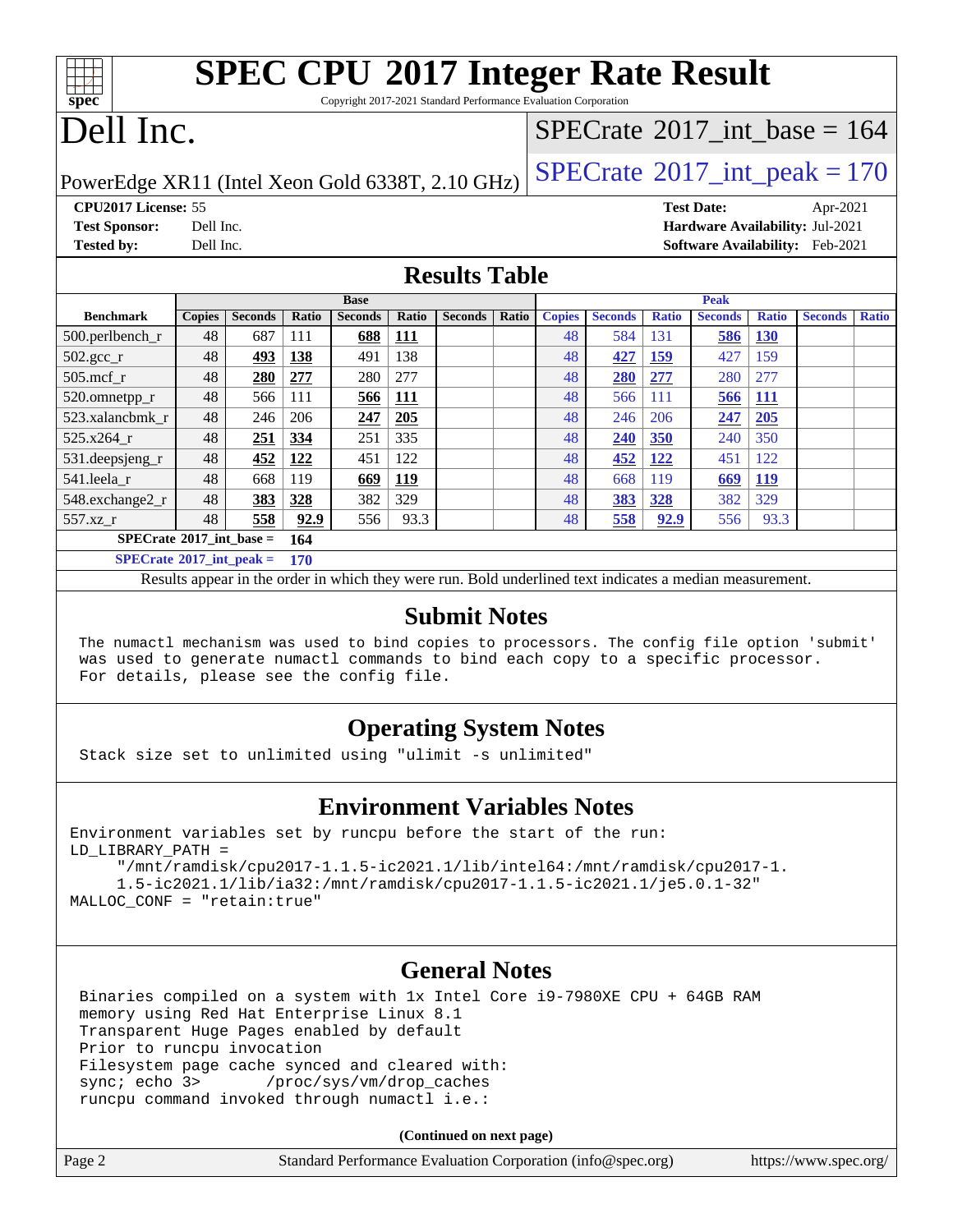| spec                                                             | <b>SPEC CPU®2017 Integer Rate Result</b><br>Copyright 2017-2021 Standard Performance Evaluation Corporation                                                                                                                 |                                                                                                                                                                                                      |
|------------------------------------------------------------------|-----------------------------------------------------------------------------------------------------------------------------------------------------------------------------------------------------------------------------|------------------------------------------------------------------------------------------------------------------------------------------------------------------------------------------------------|
| Dell Inc.                                                        |                                                                                                                                                                                                                             | $SPECrate^{\circ}2017\_int\_base = 164$                                                                                                                                                              |
|                                                                  | PowerEdge XR11 (Intel Xeon Gold 6338T, 2.10 GHz)                                                                                                                                                                            | $SPECrate^{\circ}2017\_int\_peak = 170$                                                                                                                                                              |
| CPU2017 License: 55<br><b>Test Sponsor:</b><br><b>Tested by:</b> | Dell Inc.<br>Dell Inc.                                                                                                                                                                                                      | <b>Test Date:</b><br>Apr-2021<br>Hardware Availability: Jul-2021<br><b>Software Availability:</b> Feb-2021                                                                                           |
|                                                                  | <b>General Notes (Continued)</b>                                                                                                                                                                                            |                                                                                                                                                                                                      |
|                                                                  | numactl --interleave=all runcpu <etc><br/>jemalloc, a general purpose malloc implementation<br/>built with the RedHat Enterprise 7.5, and the system compiler gcc 4.8.5</etc>                                               | sources available from jemalloc.net or https://github.com/jemalloc/jemalloc/releases                                                                                                                 |
|                                                                  | is mitigated in the system as tested and documented.                                                                                                                                                                        | NA: The test sponsor attests, as of date of publication, that CVE-2017-5754 (Meltdown)                                                                                                               |
|                                                                  | is mitigated in the system as tested and documented.<br>is mitigated in the system as tested and documented.                                                                                                                | Yes: The test sponsor attests, as of date of publication, that CVE-2017-5753 (Spectre variant 1)<br>Yes: The test sponsor attests, as of date of publication, that CVE-2017-5715 (Spectre variant 2) |
|                                                                  |                                                                                                                                                                                                                             | Benchmark run from a 225 GB ramdisk created with the cmd: "mount -t tmpfs -o size=225G tmpfs /mnt/ramdisk"                                                                                           |
| BIOS Settings:                                                   | <b>Platform Notes</b>                                                                                                                                                                                                       |                                                                                                                                                                                                      |
|                                                                  | Sub NUMA Cluster : 2-Way Clustering<br>Virtualization Technology : Disabled                                                                                                                                                 |                                                                                                                                                                                                      |
| CPU Interconnect Bus Link                                        | System Profile : Custom<br>CPU Power Management : Maximum Performance<br>C1E : Disabled<br>C States : Autonomous<br>Memory Patrol Scrub : Disabled<br>Energy Efficiency Policy : Performance<br>Power Management : Disabled |                                                                                                                                                                                                      |
|                                                                  | Sysinfo program /mnt/ramdisk/cpu2017-1.1.5-ic2021.1/bin/sysinfo<br>Rev: r6538 of 2020-09-24 e8664e66d2d7080afeaa89d4b38e2f1c<br>running on localhost.localdomain Fri Apr 30 11:17:35 2021                                   |                                                                                                                                                                                                      |
|                                                                  | SUT (System Under Test) info as seen by some common utilities.<br>For more information on this section, see<br>https://www.spec.org/cpu2017/Docs/config.html#sysinfo                                                        |                                                                                                                                                                                                      |
| From /proc/cpuinfo<br>ı.<br>cpu cores $: 24$<br>siblings : 48    | model name: $Intel(R)$ Xeon $(R)$ Gold 6338T CPU @ 2.10GHz<br>"physical id"s (chips)<br>48 "processors"<br>excerpts from /proc/cpuinfo might not be reliable. Use with caution.)                                            | cores, siblings (Caution: counting these is hw and system dependent. The following                                                                                                                   |

**(Continued on next page)**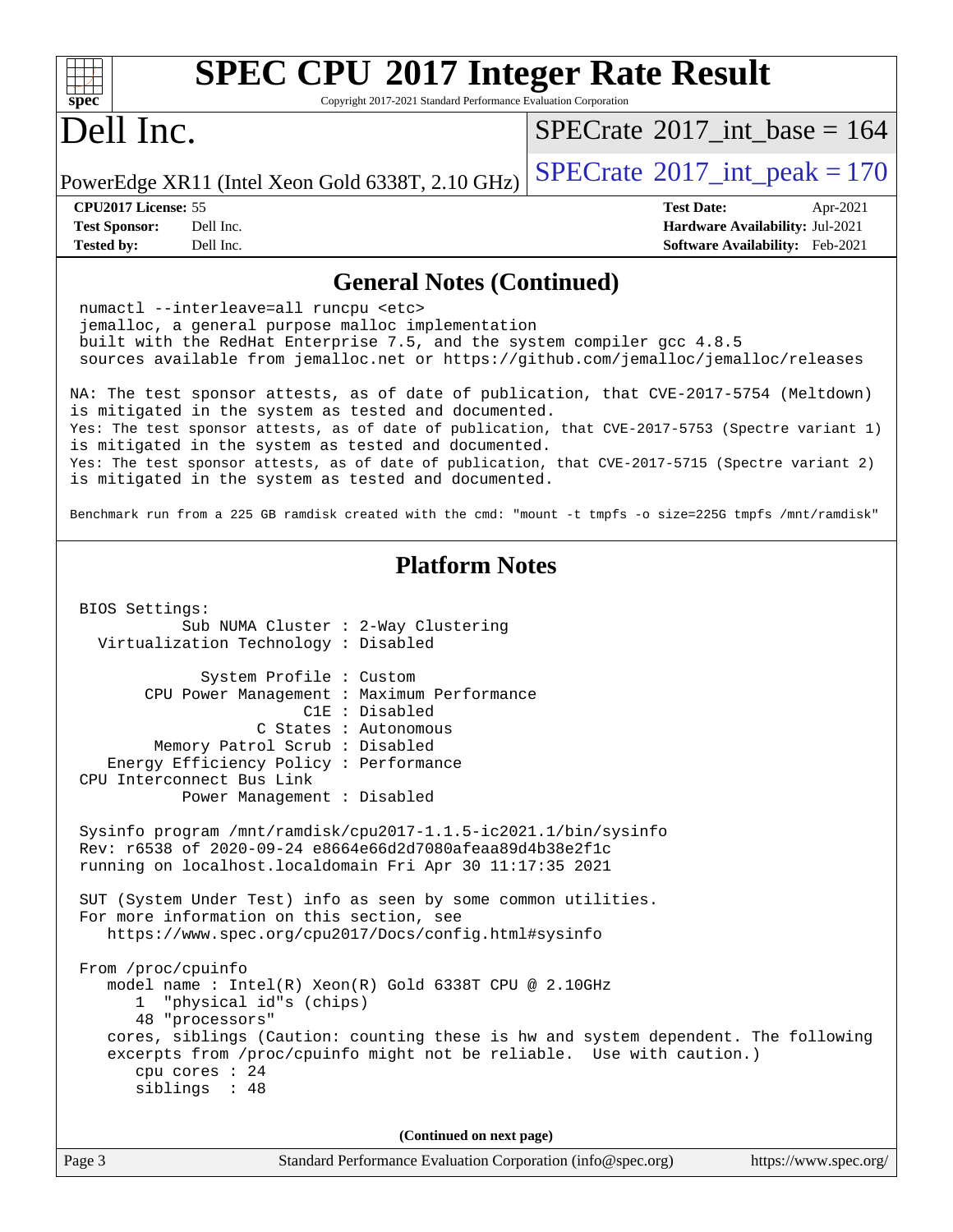| $spec^*$                                  |                                                                                                                                                                                                                                                                                                                                                                                                                                                                                                                                | Copyright 2017-2021 Standard Performance Evaluation Corporation                                                                                                                                                                | <b>SPEC CPU®2017 Integer Rate Result</b>                                                                                                                                                                                                                                                                                                                                                                                                                                                                                                                                                                                                                                                                                                                                                                                                                                                                                                                                                                                                                                                                                                                                                                                                                                                                                       |
|-------------------------------------------|--------------------------------------------------------------------------------------------------------------------------------------------------------------------------------------------------------------------------------------------------------------------------------------------------------------------------------------------------------------------------------------------------------------------------------------------------------------------------------------------------------------------------------|--------------------------------------------------------------------------------------------------------------------------------------------------------------------------------------------------------------------------------|--------------------------------------------------------------------------------------------------------------------------------------------------------------------------------------------------------------------------------------------------------------------------------------------------------------------------------------------------------------------------------------------------------------------------------------------------------------------------------------------------------------------------------------------------------------------------------------------------------------------------------------------------------------------------------------------------------------------------------------------------------------------------------------------------------------------------------------------------------------------------------------------------------------------------------------------------------------------------------------------------------------------------------------------------------------------------------------------------------------------------------------------------------------------------------------------------------------------------------------------------------------------------------------------------------------------------------|
|                                           | Dell Inc.                                                                                                                                                                                                                                                                                                                                                                                                                                                                                                                      |                                                                                                                                                                                                                                | $SPECrate^{\circledast}2017$ int base = 164                                                                                                                                                                                                                                                                                                                                                                                                                                                                                                                                                                                                                                                                                                                                                                                                                                                                                                                                                                                                                                                                                                                                                                                                                                                                                    |
|                                           |                                                                                                                                                                                                                                                                                                                                                                                                                                                                                                                                | PowerEdge XR11 (Intel Xeon Gold 6338T, 2.10 GHz)                                                                                                                                                                               | $SPECTate$ <sup>®</sup> 2017_int_peak = 170                                                                                                                                                                                                                                                                                                                                                                                                                                                                                                                                                                                                                                                                                                                                                                                                                                                                                                                                                                                                                                                                                                                                                                                                                                                                                    |
| <b>Test Sponsor:</b><br><b>Tested by:</b> | CPU2017 License: 55<br>Dell Inc.<br>Dell Inc.                                                                                                                                                                                                                                                                                                                                                                                                                                                                                  |                                                                                                                                                                                                                                | <b>Test Date:</b><br>Apr-2021<br>Hardware Availability: Jul-2021<br>Software Availability: Feb-2021                                                                                                                                                                                                                                                                                                                                                                                                                                                                                                                                                                                                                                                                                                                                                                                                                                                                                                                                                                                                                                                                                                                                                                                                                            |
|                                           |                                                                                                                                                                                                                                                                                                                                                                                                                                                                                                                                | <b>Platform Notes (Continued)</b>                                                                                                                                                                                              |                                                                                                                                                                                                                                                                                                                                                                                                                                                                                                                                                                                                                                                                                                                                                                                                                                                                                                                                                                                                                                                                                                                                                                                                                                                                                                                                |
|                                           |                                                                                                                                                                                                                                                                                                                                                                                                                                                                                                                                | physical 0: cores 0 1 10 11 12 13 14 15 16 17 18 19 20 21 22 23                                                                                                                                                                |                                                                                                                                                                                                                                                                                                                                                                                                                                                                                                                                                                                                                                                                                                                                                                                                                                                                                                                                                                                                                                                                                                                                                                                                                                                                                                                                |
|                                           |                                                                                                                                                                                                                                                                                                                                                                                                                                                                                                                                |                                                                                                                                                                                                                                |                                                                                                                                                                                                                                                                                                                                                                                                                                                                                                                                                                                                                                                                                                                                                                                                                                                                                                                                                                                                                                                                                                                                                                                                                                                                                                                                |
|                                           | From 1scpu:<br>Architecture:<br>$CPU$ op-mode( $s$ ):<br>Byte Order:<br>CPU(s):<br>On-line CPU(s) list: $0-47$<br>Thread(s) per core:<br>$Core(s)$ per socket:<br>Socket(s):<br>NUMA $node(s)$ :<br>Vendor ID:<br>CPU family:<br>Model:<br>Model name:<br>Stepping:<br>CPU MHz:<br>BogoMIPS:<br>Virtualization:<br>Lld cache:<br>Lli cache:<br>$L2$ cache:<br>L3 cache:<br>NUMA $node0$ $CPU(s)$ :<br>NUMA nodel CPU(s):<br>Flagg:<br>arch_capabilities<br>/proc/cpuinfo cache data<br>cache size : 36864 KB<br>physical chip. | x86 64<br>$32$ -bit, $64$ -bit<br>Little Endian<br>48<br>2<br>24<br>1<br>2<br>GenuineIntel<br>6<br>106<br>$Intel(R) Xeon(R) Gold 6338T CPU @ 2.10GHz$<br>6<br>1016.986<br>4200.00<br>$VT - x$<br>48K<br>32K<br>1280K<br>36864K | 0, 2, 4, 6, 8, 10, 12, 14, 16, 18, 20, 22, 24, 26, 28, 30, 32, 34, 36, 38, 40, 42, 44, 46<br>1, 3, 5, 7, 9, 11, 13, 15, 17, 19, 21, 23, 25, 27, 29, 31, 33, 35, 37, 39, 41, 43, 45, 47<br>fpu vme de pse tsc msr pae mce cx8 apic sep mtrr pge mca cmov<br>pat pse36 clflush dts acpi mmx fxsr sse sse2 ss ht tm pbe syscall nx pdpe1gb rdtscp<br>lm constant_tsc art arch_perfmon pebs bts rep_good nopl xtopology nonstop_tsc cpuid<br>aperfmperf pni pclmulqdq dtes64 monitor ds_cpl vmx smx est tm2 ssse3 sdbg fma cx16<br>xtpr pdcm pcid dca sse4_1 sse4_2 x2apic movbe popcnt tsc_deadline_timer aes xsave<br>avx f16c rdrand lahf_lm abm 3dnowprefetch cpuid_fault epb cat_13 invpcid_single<br>intel_ppin ssbd mba ibrs ibpb stibp ibrs_enhanced fsgsbase tsc_adjust bmil hle avx2<br>smep bmi2 erms invpcid cqm rdt_a avx512f avx512dq rdseed adx smap avx512ifma<br>clflushopt clwb intel_pt avx512cd sha_ni avx512bw avx512vl xsaveopt xsavec xgetbvl<br>xsaves cqm_llc cqm_occup_llc cqm_mbm_total cqm_mbm_local split_lock_detect wbnoinvd<br>dtherm ida arat pln pts avx512vbmi umip pku ospke avx512_vbmi2 gfni vaes vpclmulqdq<br>avx512_vnni avx512_bitalg tme avx512_vpopcntdq la57 rdpid md_clear pconfig flush_11d<br>From numactl --hardware WARNING: a numactl 'node' might or might not correspond to a |
|                                           |                                                                                                                                                                                                                                                                                                                                                                                                                                                                                                                                |                                                                                                                                                                                                                                |                                                                                                                                                                                                                                                                                                                                                                                                                                                                                                                                                                                                                                                                                                                                                                                                                                                                                                                                                                                                                                                                                                                                                                                                                                                                                                                                |
| Page 4                                    |                                                                                                                                                                                                                                                                                                                                                                                                                                                                                                                                | (Continued on next page)<br>Standard Performance Evaluation Corporation (info@spec.org)                                                                                                                                        | https://www.spec.org/                                                                                                                                                                                                                                                                                                                                                                                                                                                                                                                                                                                                                                                                                                                                                                                                                                                                                                                                                                                                                                                                                                                                                                                                                                                                                                          |
|                                           |                                                                                                                                                                                                                                                                                                                                                                                                                                                                                                                                |                                                                                                                                                                                                                                |                                                                                                                                                                                                                                                                                                                                                                                                                                                                                                                                                                                                                                                                                                                                                                                                                                                                                                                                                                                                                                                                                                                                                                                                                                                                                                                                |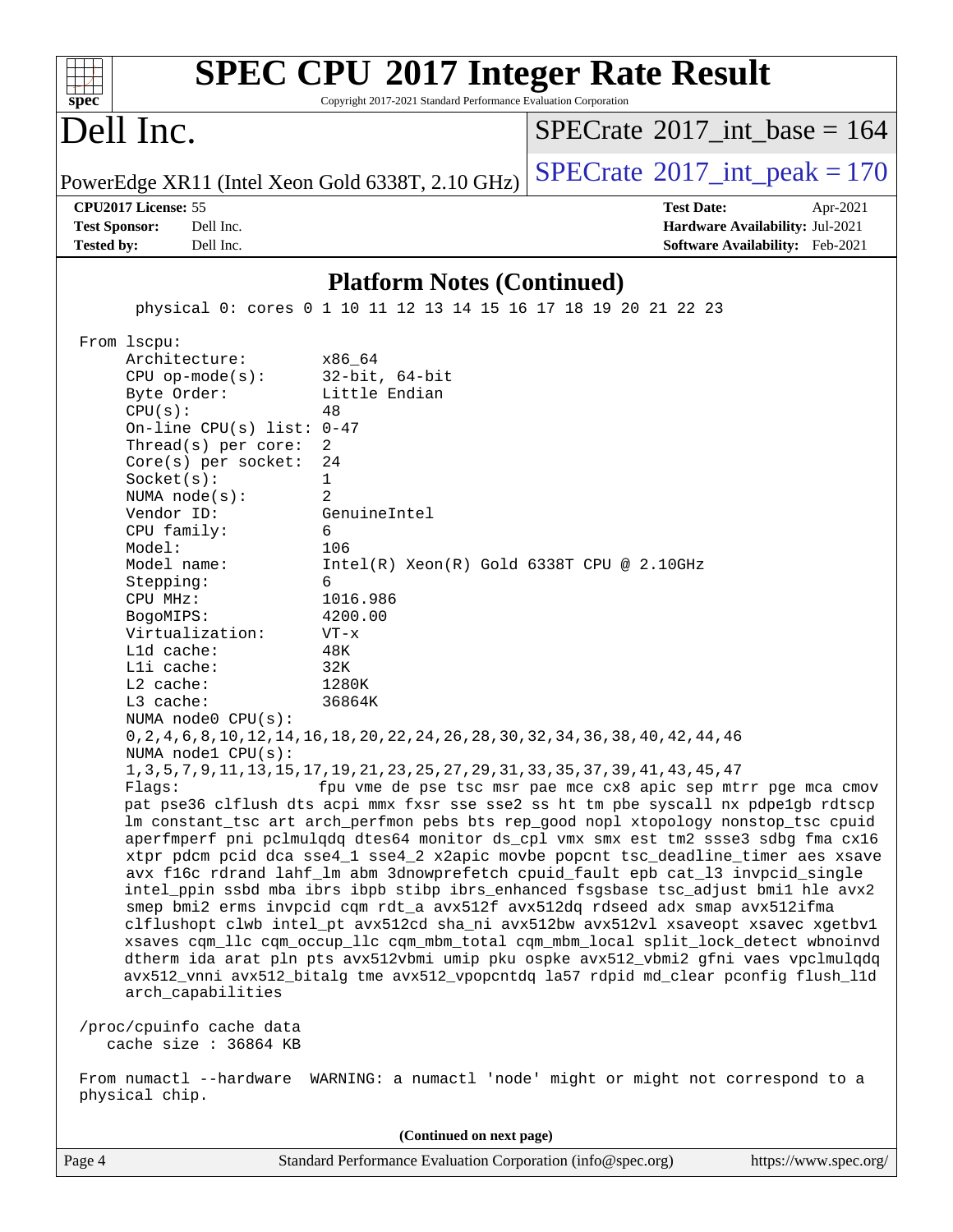| <b>SPEC CPU®2017 Integer Rate Result</b><br>Copyright 2017-2021 Standard Performance Evaluation Corporation<br>spec <sup>®</sup>                                                                                                                                                                                                                                                                                                                                           |                                                                                                                                           |
|----------------------------------------------------------------------------------------------------------------------------------------------------------------------------------------------------------------------------------------------------------------------------------------------------------------------------------------------------------------------------------------------------------------------------------------------------------------------------|-------------------------------------------------------------------------------------------------------------------------------------------|
| Dell Inc.                                                                                                                                                                                                                                                                                                                                                                                                                                                                  | $SPECrate^{\circledast}2017$ int base = 164                                                                                               |
| PowerEdge XR11 (Intel Xeon Gold 6338T, 2.10 GHz)                                                                                                                                                                                                                                                                                                                                                                                                                           | $SPECrate^{\circ}2017\_int\_peak = 170$                                                                                                   |
| CPU2017 License: 55<br>Dell Inc.<br><b>Test Sponsor:</b><br>Dell Inc.<br><b>Tested by:</b>                                                                                                                                                                                                                                                                                                                                                                                 | <b>Test Date:</b><br>Apr-2021<br>Hardware Availability: Jul-2021<br>Software Availability: Feb-2021                                       |
| <b>Platform Notes (Continued)</b>                                                                                                                                                                                                                                                                                                                                                                                                                                          |                                                                                                                                           |
| $available: 2 nodes (0-1)$<br>node 0 cpus: 0 2 4 6 8 10 12 14 16 18 20 22 24 26 28 30 32 34 36 38 40 42 44 46<br>node 0 size: 249991 MB<br>node 0 free: 241780 MB<br>node 1 cpus: 1 3 5 7 9 11 13 15 17 19 21 23 25 27 29 31 33 35 37 39 41 43 45 47<br>node 1 size: 250299 MB<br>node 1 free: 256396 MB<br>node distances:<br>node<br>1<br>0<br>0:<br>10<br>- 11<br>1:<br>11<br>10                                                                                        |                                                                                                                                           |
| From /proc/meminfo<br>MemTotal:<br>527811708 kB<br>HugePages_Total:<br>0<br>Hugepagesize:<br>2048 kB<br>/sbin/tuned-adm active<br>Current active profile: throughput-performance                                                                                                                                                                                                                                                                                           |                                                                                                                                           |
| From /etc/*release* /etc/*version*<br>os-release:<br>NAME="Red Hat Enterprise Linux"<br>VERSION="8.3 (Ootpa)"<br>$ID="rhe1"$<br>ID LIKE="fedora"<br>VERSION ID="8.3"<br>PLATFORM ID="platform:el8"<br>PRETTY_NAME="Red Hat Enterprise Linux 8.3 (Ootpa)"<br>ANSI_COLOR="0;31"<br>redhat-release: Red Hat Enterprise Linux release 8.3 (Ootpa)<br>system-release: Red Hat Enterprise Linux release 8.3 (Ootpa)<br>system-release-cpe: cpe:/o:redhat:enterprise_linux:8.3:ga |                                                                                                                                           |
| uname $-a$ :<br>Linux localhost.localdomain 4.18.0-240.15.1.el8_3.x86_64 #1 SMP Wed Feb 3 03:12:15 EST<br>2021 x86_64 x86_64 x86_64 GNU/Linux                                                                                                                                                                                                                                                                                                                              |                                                                                                                                           |
| Kernel self-reported vulnerability status:                                                                                                                                                                                                                                                                                                                                                                                                                                 |                                                                                                                                           |
| CVE-2018-12207 (iTLB Multihit):<br>CVE-2018-3620 (L1 Terminal Fault):<br>Microarchitectural Data Sampling:<br>CVE-2017-5754 (Meltdown):<br>CVE-2018-3639 (Speculative Store Bypass):                                                                                                                                                                                                                                                                                       | Not affected<br>Not affected<br>Not affected<br>Not affected<br>Mitigation: Speculative Store<br>Bypass disabled via prctl and<br>seccomp |
| (Continued on next page)                                                                                                                                                                                                                                                                                                                                                                                                                                                   |                                                                                                                                           |
| Page 5<br>Standard Performance Evaluation Corporation (info@spec.org)                                                                                                                                                                                                                                                                                                                                                                                                      | https://www.spec.org/                                                                                                                     |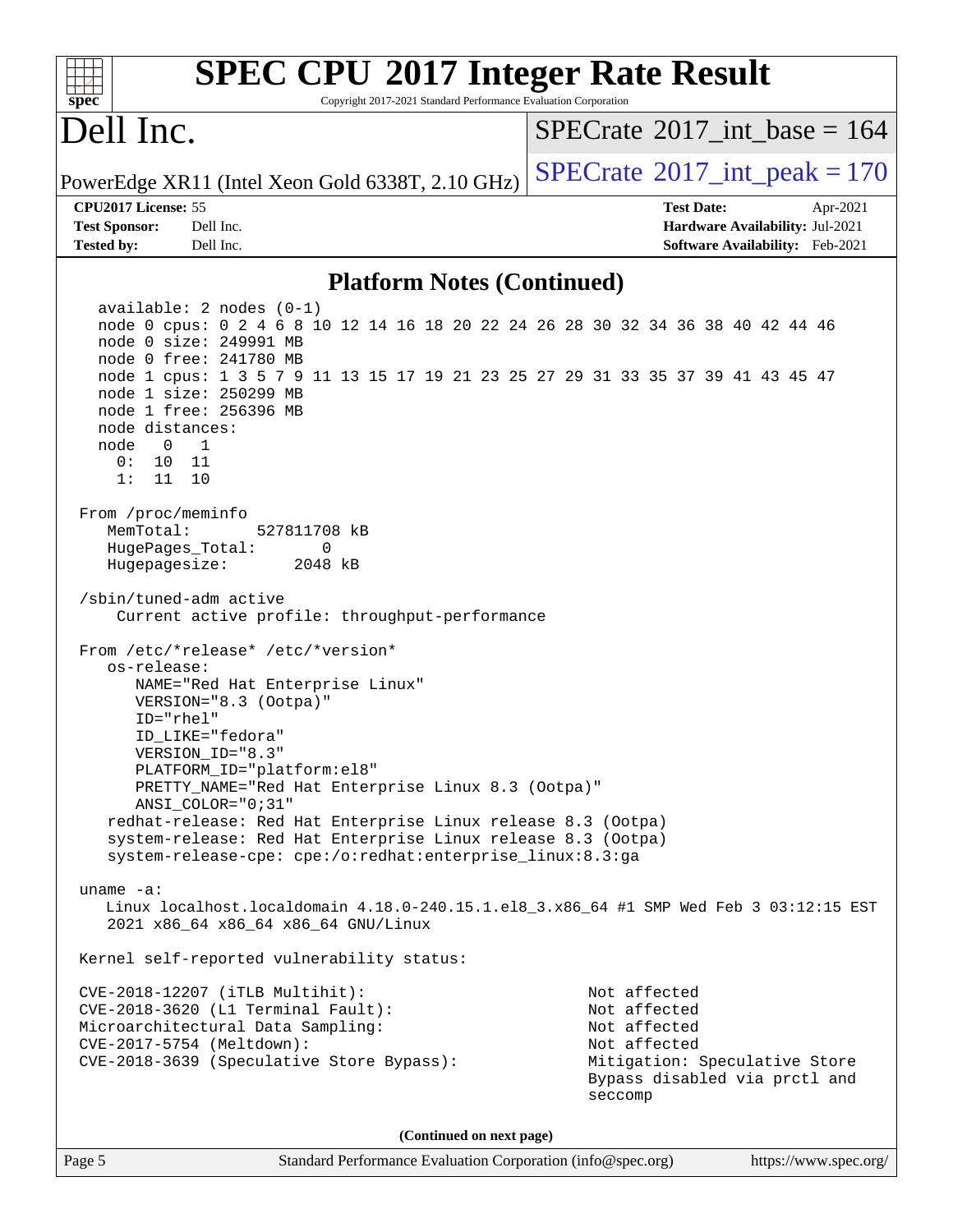| spec <sup>®</sup>                    | <b>SPEC CPU®2017 Integer Rate Result</b><br>Copyright 2017-2021 Standard Performance Evaluation Corporation                                                                                                                                                                                                                                                      |                                                                                        |
|--------------------------------------|------------------------------------------------------------------------------------------------------------------------------------------------------------------------------------------------------------------------------------------------------------------------------------------------------------------------------------------------------------------|----------------------------------------------------------------------------------------|
| Dell Inc.                            |                                                                                                                                                                                                                                                                                                                                                                  | $SPECrate^{\circledast}2017$ int base = 164                                            |
|                                      | PowerEdge XR11 (Intel Xeon Gold 6338T, 2.10 GHz)                                                                                                                                                                                                                                                                                                                 | $SPECTate$ <sup>®</sup> 2017_int_peak = 170                                            |
| CPU2017 License: 55                  |                                                                                                                                                                                                                                                                                                                                                                  | <b>Test Date:</b><br>Apr-2021                                                          |
| <b>Test Sponsor:</b>                 | Dell Inc.                                                                                                                                                                                                                                                                                                                                                        | Hardware Availability: Jul-2021                                                        |
| <b>Tested by:</b>                    | Dell Inc.                                                                                                                                                                                                                                                                                                                                                        | Software Availability: Feb-2021                                                        |
|                                      | <b>Platform Notes (Continued)</b>                                                                                                                                                                                                                                                                                                                                |                                                                                        |
|                                      | CVE-2017-5753 (Spectre variant 1):                                                                                                                                                                                                                                                                                                                               | Mitigation: usercopy/swapgs<br>barriers and __user pointer<br>sanitization             |
|                                      | $CVE-2017-5715$ (Spectre variant 2):                                                                                                                                                                                                                                                                                                                             | Mitigation: Enhanced IBRS, IBPB:<br>conditional, RSB filling                           |
|                                      | CVE-2020-0543 (Special Register Buffer Data Sampling): Not affected<br>CVE-2019-11135 (TSX Asynchronous Abort):                                                                                                                                                                                                                                                  | Not affected                                                                           |
|                                      | run-level 5 Apr 30 11:15                                                                                                                                                                                                                                                                                                                                         |                                                                                        |
| Filesystem<br>tmpfs                  | SPEC is set to: /mnt/ramdisk/cpu2017-1.1.5-ic2021.1<br>Size Used Avail Use% Mounted on<br>Type<br>tmpfs 225G 7.0G 219G 4% /mnt/ramdisk                                                                                                                                                                                                                           |                                                                                        |
| Vendor:<br>Product:<br>Serial:       | From /sys/devices/virtual/dmi/id<br>Dell Inc.<br>PowerEdge XR11<br>Product Family: PowerEdge<br>09A000K                                                                                                                                                                                                                                                          |                                                                                        |
| Memory:                              | this section. The 'dmidecode' program reads system data which is "intended to allow<br>hardware to be accurately determined", but the intent may not be met, as there are<br>frequent changes to hardware, firmware, and the "DMTF SMBIOS" standard.<br>4x 00AD00B300AD HMAA8GR7AJR4N-XN 64 GB 2 rank 3200<br>1x 00AD063200AD HMAA8GR7AJR4N-XN 64 GB 2 rank 3200 | Additional information from dmidecode follows. WARNING: Use caution when you interpret |
|                                      | 3x 00AD069D00AD HMAA8GR7AJR4N-XN 64 GB 2 rank 3200                                                                                                                                                                                                                                                                                                               |                                                                                        |
| BIOS:<br>BIOS Version:<br>BIOS Date: | Dell Inc.<br>BIOS Vendor:<br>0.6.2<br>04/12/2021                                                                                                                                                                                                                                                                                                                 |                                                                                        |
|                                      | BIOS Revision: 0.6                                                                                                                                                                                                                                                                                                                                               |                                                                                        |
|                                      | (End of data from sysinfo program)                                                                                                                                                                                                                                                                                                                               |                                                                                        |
|                                      | <b>Compiler Version Notes</b>                                                                                                                                                                                                                                                                                                                                    |                                                                                        |
|                                      | 500.perlbench_r(peak)                                                                                                                                                                                                                                                                                                                                            |                                                                                        |
|                                      | $Intel(R)$ C Intel(R) 64 Compiler Classic for applications running on Intel(R)<br>64, Version 2021.1 Build 20201112_000000<br>Copyright (C) 1985-2020 Intel Corporation. All rights reserved.                                                                                                                                                                    |                                                                                        |
|                                      |                                                                                                                                                                                                                                                                                                                                                                  |                                                                                        |
|                                      |                                                                                                                                                                                                                                                                                                                                                                  |                                                                                        |
|                                      | (Continued on next page)                                                                                                                                                                                                                                                                                                                                         |                                                                                        |
| Page 6                               | Standard Performance Evaluation Corporation (info@spec.org)                                                                                                                                                                                                                                                                                                      | https://www.spec.org/                                                                  |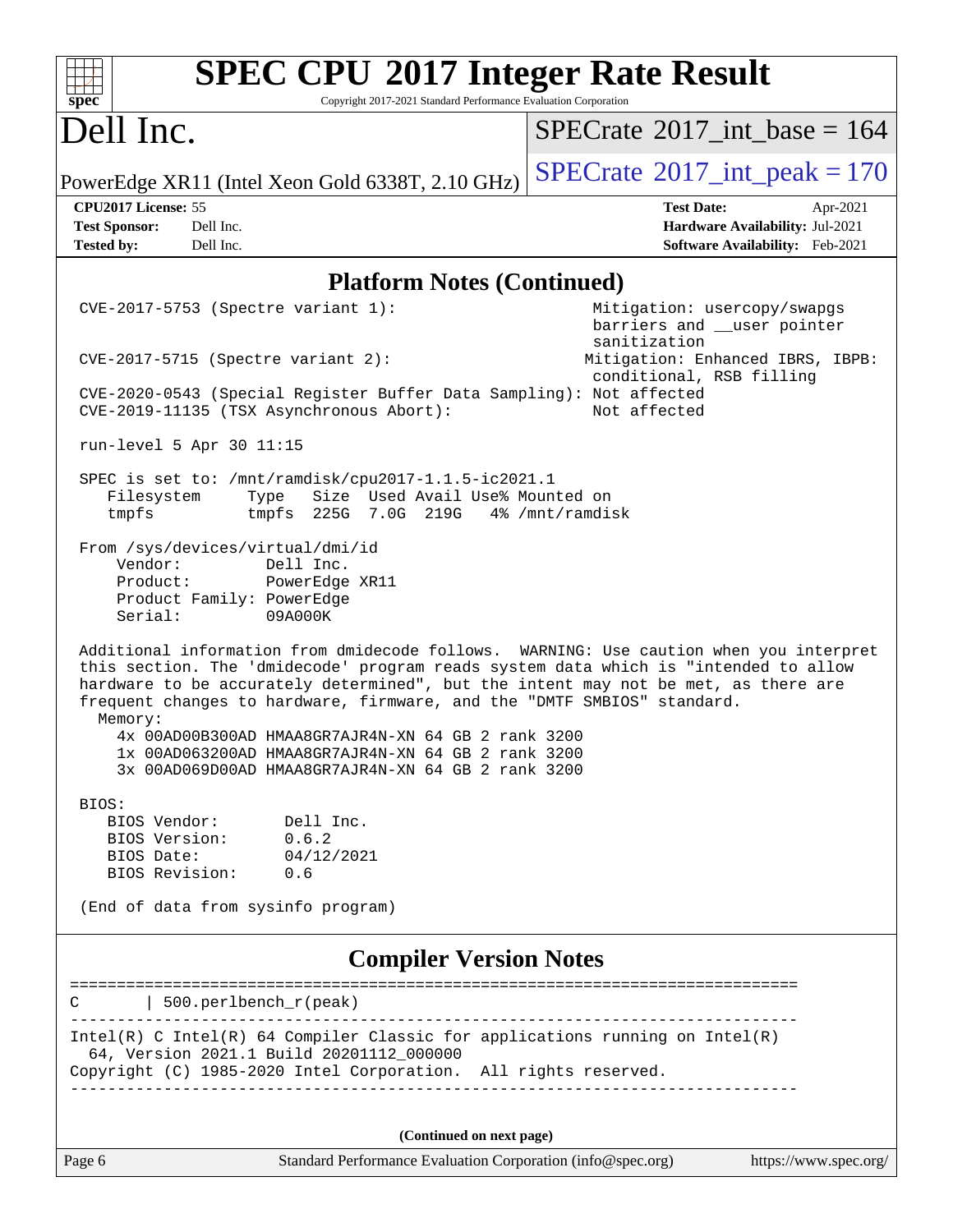| spec                                                             | <b>SPEC CPU®2017 Integer Rate Result</b><br>Copyright 2017-2021 Standard Performance Evaluation Corporation                                                                                                                |                                                                                         |                       |
|------------------------------------------------------------------|----------------------------------------------------------------------------------------------------------------------------------------------------------------------------------------------------------------------------|-----------------------------------------------------------------------------------------|-----------------------|
| Dell Inc.                                                        |                                                                                                                                                                                                                            | $SPECrate^{\circledast}2017$ int base = 164                                             |                       |
|                                                                  | PowerEdge XR11 (Intel Xeon Gold 6338T, 2.10 GHz)                                                                                                                                                                           | $SPECrate^{\circ}2017\_int\_peak = 170$                                                 |                       |
| CPU2017 License: 55<br><b>Test Sponsor:</b><br><b>Tested by:</b> | Dell Inc.<br>Dell Inc.                                                                                                                                                                                                     | <b>Test Date:</b><br>Hardware Availability: Jul-2021<br>Software Availability: Feb-2021 | Apr-2021              |
|                                                                  | <b>Compiler Version Notes (Continued)</b>                                                                                                                                                                                  |                                                                                         |                       |
| C                                                                | $502. \text{gcc\_r}(\text{peak})$                                                                                                                                                                                          |                                                                                         |                       |
|                                                                  | Intel(R) oneAPI DPC++/C++ Compiler for applications running on IA-32, Version<br>2021.1 Build 20201113<br>Copyright (C) 1985-2020 Intel Corporation. All rights reserved.                                                  |                                                                                         |                       |
| С                                                                | 500.perlbench_r(base) 502.gcc_r(base) 505.mcf_r(base, peak)<br>525.x264_r(base, peak) 557.xz_r(base, peak)                                                                                                                 |                                                                                         |                       |
|                                                                  | Intel(R) oneAPI DPC++/C++ Compiler for applications running on Intel(R) $64$ ,<br>Version 2021.1 Build 20201113<br>Copyright (C) 1985-2020 Intel Corporation. All rights reserved.                                         |                                                                                         |                       |
| C                                                                | 500.perlbench_r(peak)                                                                                                                                                                                                      |                                                                                         |                       |
|                                                                  | Intel(R) C Intel(R) 64 Compiler Classic for applications running on Intel(R)<br>64, Version 2021.1 Build 20201112_000000<br>Copyright (C) 1985-2020 Intel Corporation. All rights reserved.                                |                                                                                         |                       |
| C                                                                | $502.$ gcc_r(peak)                                                                                                                                                                                                         |                                                                                         |                       |
|                                                                  | Intel(R) oneAPI DPC++/C++ Compiler for applications running on IA-32, Version<br>2021.1 Build 20201113<br>Copyright (C) 1985-2020 Intel Corporation. All rights reserved.                                                  |                                                                                         |                       |
| C                                                                | 500.perlbench_r(base) 502.gcc_r(base) 505.mcf_r(base, peak)<br>525.x264_r(base, peak) 557.xz_r(base, peak)                                                                                                                 |                                                                                         |                       |
|                                                                  | Intel(R) oneAPI DPC++/C++ Compiler for applications running on Intel(R) $64$ ,<br>Version 2021.1 Build 20201113<br>Copyright (C) 1985-2020 Intel Corporation. All rights reserved.<br>____________________________________ |                                                                                         |                       |
| C                                                                | 500.perlbench_r(peak)<br>$Intel(R)$ C Intel(R) 64 Compiler Classic for applications running on Intel(R)                                                                                                                    |                                                                                         |                       |
|                                                                  | (Continued on next page)                                                                                                                                                                                                   |                                                                                         |                       |
| Page 7                                                           | Standard Performance Evaluation Corporation (info@spec.org)                                                                                                                                                                |                                                                                         | https://www.spec.org/ |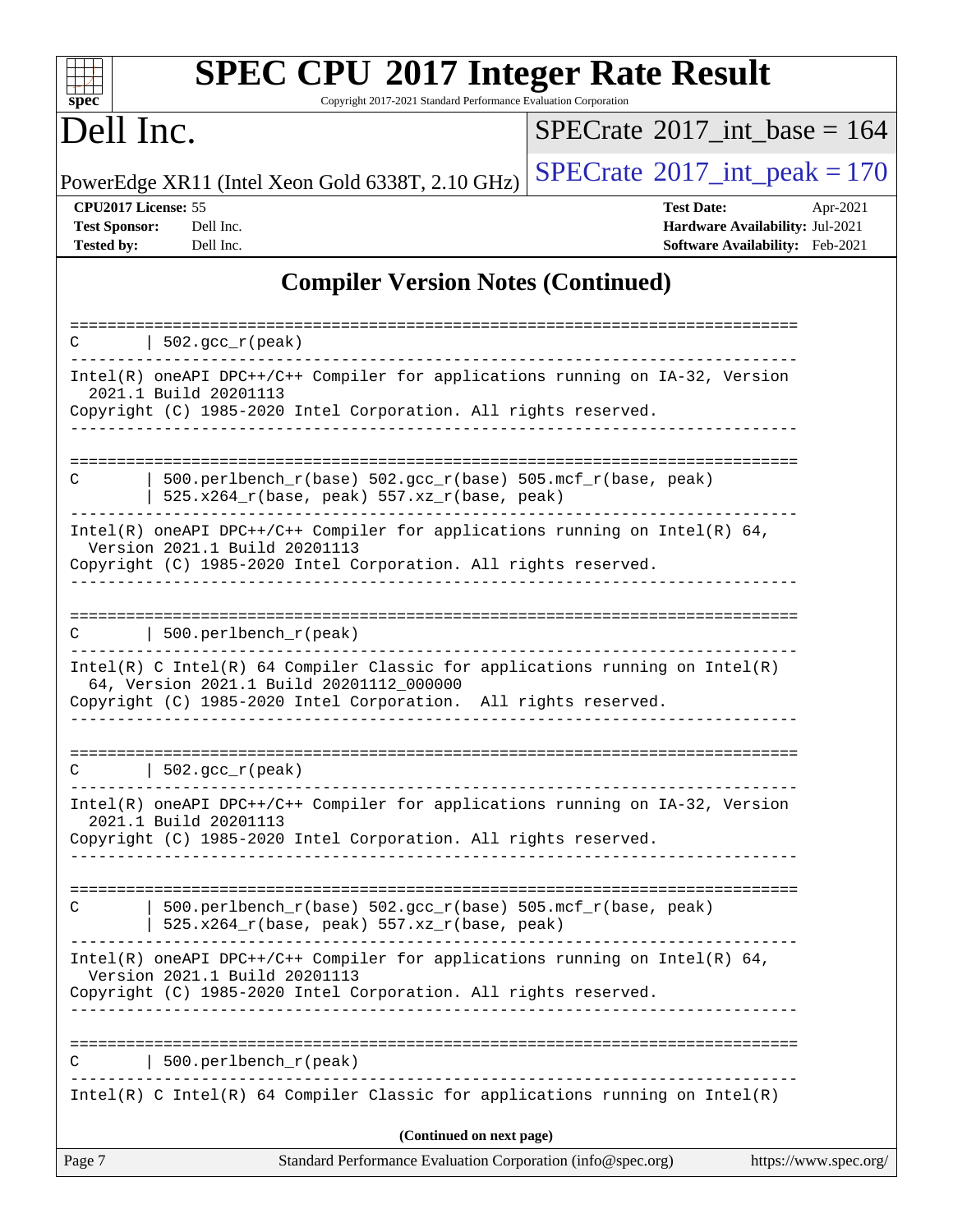| <b>SPEC CPU®2017 Integer Rate Result</b><br>Copyright 2017-2021 Standard Performance Evaluation Corporation<br>spec <sup>®</sup>                                                                  |                                                                                                     |
|---------------------------------------------------------------------------------------------------------------------------------------------------------------------------------------------------|-----------------------------------------------------------------------------------------------------|
| Dell Inc.                                                                                                                                                                                         | $SPECrate^{\circ}2017$ int base = 164                                                               |
| PowerEdge XR11 (Intel Xeon Gold 6338T, 2.10 GHz)                                                                                                                                                  | $SPECTate@2017_int\_peak = 170$                                                                     |
| CPU2017 License: 55<br><b>Test Sponsor:</b><br>Dell Inc.<br><b>Tested by:</b><br>Dell Inc.                                                                                                        | <b>Test Date:</b><br>Apr-2021<br>Hardware Availability: Jul-2021<br>Software Availability: Feb-2021 |
| <b>Compiler Version Notes (Continued)</b>                                                                                                                                                         |                                                                                                     |
| 64, Version 2021.1 Build 20201112_000000<br>Copyright (C) 1985-2020 Intel Corporation. All rights reserved.                                                                                       |                                                                                                     |
| C<br>$\vert$ 502.gcc_r(peak)                                                                                                                                                                      |                                                                                                     |
| Intel(R) oneAPI DPC++/C++ Compiler for applications running on IA-32, Version<br>2021.1 Build 20201113<br>Copyright (C) 1985-2020 Intel Corporation. All rights reserved.                         |                                                                                                     |
| 500.perlbench_r(base) 502.gcc_r(base) 505.mcf_r(base, peak)<br>C<br>$525.x264_r(base, peak) 557.xz_r(base, peak)$                                                                                 |                                                                                                     |
| Intel(R) oneAPI DPC++/C++ Compiler for applications running on Intel(R) $64$ ,<br>Version 2021.1 Build 20201113<br>Copyright (C) 1985-2020 Intel Corporation. All rights reserved.                |                                                                                                     |
| 520.omnetpp_r(base, peak) 523.xalancbmk_r(base, peak)<br>$C++$<br>531.deepsjeng_r(base, peak) 541.leela_r(base, peak)                                                                             |                                                                                                     |
| Intel(R) oneAPI DPC++/C++ Compiler for applications running on Intel(R) $64$ ,<br>Version 2021.1 Build 20201113<br>Copyright (C) 1985-2020 Intel Corporation. All rights reserved.                |                                                                                                     |
| Fortran   548. $exchange2_r(base, peak)$                                                                                                                                                          |                                                                                                     |
| Intel(R) Fortran Intel(R) 64 Compiler Classic for applications running on<br>Intel(R) 64, Version 2021.1 Build 20201112_000000<br>Copyright (C) 1985-2020 Intel Corporation. All rights reserved. |                                                                                                     |
| <b>Base Compiler Invocation</b>                                                                                                                                                                   |                                                                                                     |
| C benchmarks:<br>icx                                                                                                                                                                              |                                                                                                     |
| $C_{++}$ benchmarks:<br>icpx                                                                                                                                                                      |                                                                                                     |
| (Continued on next page)                                                                                                                                                                          |                                                                                                     |
| Page 8<br>Standard Performance Evaluation Corporation (info@spec.org)                                                                                                                             | https://www.spec.org/                                                                               |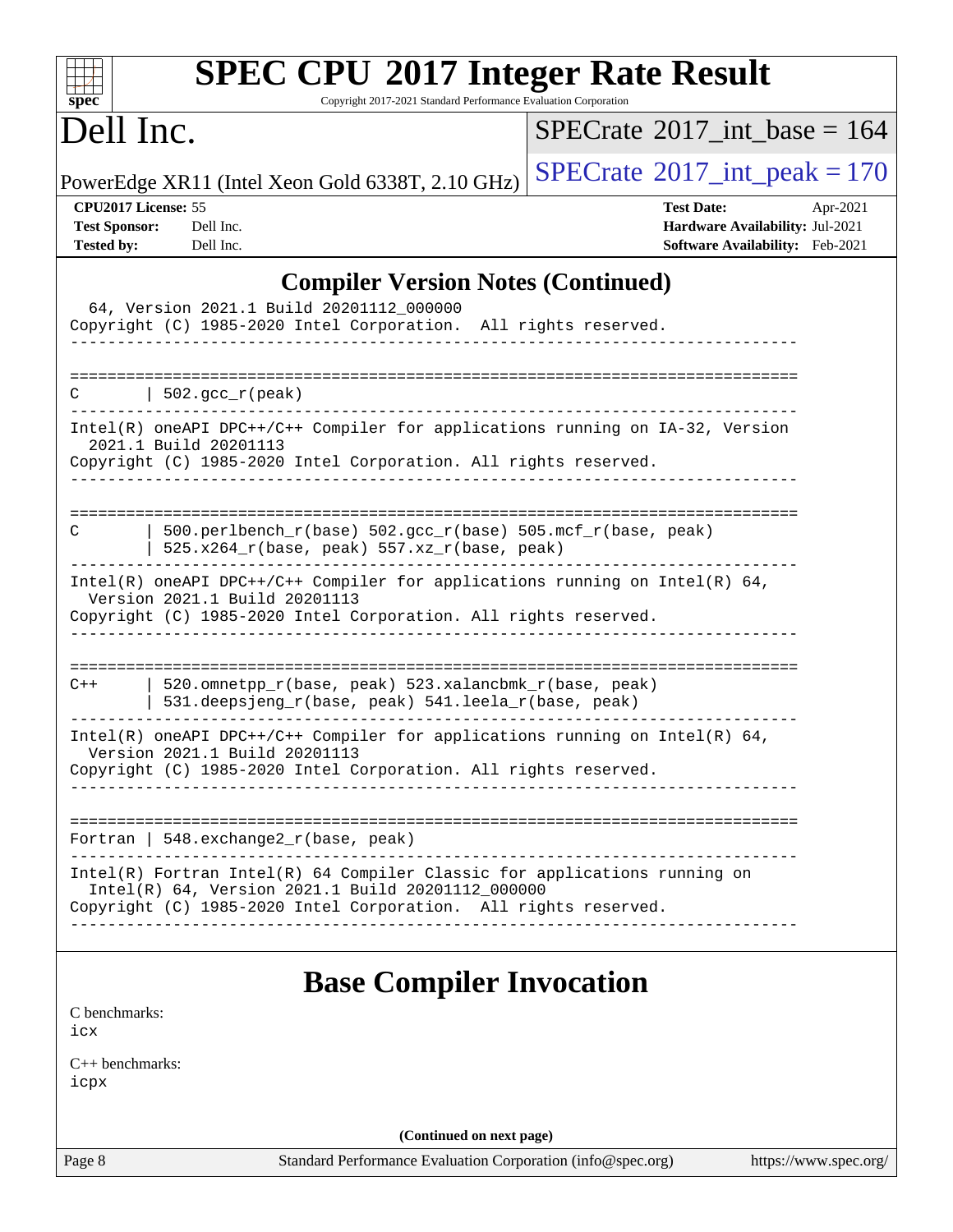### $\pm t$ **[spec](http://www.spec.org/)**

# **[SPEC CPU](http://www.spec.org/auto/cpu2017/Docs/result-fields.html#SPECCPU2017IntegerRateResult)[2017 Integer Rate Result](http://www.spec.org/auto/cpu2017/Docs/result-fields.html#SPECCPU2017IntegerRateResult)**

Copyright 2017-2021 Standard Performance Evaluation Corporation

## Dell Inc.

 $SPECTate$ <sup>®</sup>[2017\\_int\\_base =](http://www.spec.org/auto/cpu2017/Docs/result-fields.html#SPECrate2017intbase) 164

PowerEdge XR11 (Intel Xeon Gold 6338T, 2.10 GHz)  $\left|$  [SPECrate](http://www.spec.org/auto/cpu2017/Docs/result-fields.html#SPECrate2017intpeak)<sup>®</sup>[2017\\_int\\_peak = 1](http://www.spec.org/auto/cpu2017/Docs/result-fields.html#SPECrate2017intpeak)70

**[CPU2017 License:](http://www.spec.org/auto/cpu2017/Docs/result-fields.html#CPU2017License)** 55 **[Test Date:](http://www.spec.org/auto/cpu2017/Docs/result-fields.html#TestDate)** Apr-2021 **[Test Sponsor:](http://www.spec.org/auto/cpu2017/Docs/result-fields.html#TestSponsor)** Dell Inc. **[Hardware Availability:](http://www.spec.org/auto/cpu2017/Docs/result-fields.html#HardwareAvailability)** Jul-2021 **[Tested by:](http://www.spec.org/auto/cpu2017/Docs/result-fields.html#Testedby)** Dell Inc. **[Software Availability:](http://www.spec.org/auto/cpu2017/Docs/result-fields.html#SoftwareAvailability)** Feb-2021

## **[Base Compiler Invocation \(Continued\)](http://www.spec.org/auto/cpu2017/Docs/result-fields.html#BaseCompilerInvocation)**

[Fortran benchmarks](http://www.spec.org/auto/cpu2017/Docs/result-fields.html#Fortranbenchmarks): [ifort](http://www.spec.org/cpu2017/results/res2021q3/cpu2017-20210618-27435.flags.html#user_FCbase_intel_ifort_8111460550e3ca792625aed983ce982f94888b8b503583aa7ba2b8303487b4d8a21a13e7191a45c5fd58ff318f48f9492884d4413fa793fd88dd292cad7027ca)

**[Base Portability Flags](http://www.spec.org/auto/cpu2017/Docs/result-fields.html#BasePortabilityFlags)**

 500.perlbench\_r: [-DSPEC\\_LP64](http://www.spec.org/cpu2017/results/res2021q3/cpu2017-20210618-27435.flags.html#b500.perlbench_r_basePORTABILITY_DSPEC_LP64) [-DSPEC\\_LINUX\\_X64](http://www.spec.org/cpu2017/results/res2021q3/cpu2017-20210618-27435.flags.html#b500.perlbench_r_baseCPORTABILITY_DSPEC_LINUX_X64) 502.gcc\_r: [-DSPEC\\_LP64](http://www.spec.org/cpu2017/results/res2021q3/cpu2017-20210618-27435.flags.html#suite_basePORTABILITY502_gcc_r_DSPEC_LP64) 505.mcf\_r: [-DSPEC\\_LP64](http://www.spec.org/cpu2017/results/res2021q3/cpu2017-20210618-27435.flags.html#suite_basePORTABILITY505_mcf_r_DSPEC_LP64) 520.omnetpp\_r: [-DSPEC\\_LP64](http://www.spec.org/cpu2017/results/res2021q3/cpu2017-20210618-27435.flags.html#suite_basePORTABILITY520_omnetpp_r_DSPEC_LP64) 523.xalancbmk\_r: [-DSPEC\\_LP64](http://www.spec.org/cpu2017/results/res2021q3/cpu2017-20210618-27435.flags.html#suite_basePORTABILITY523_xalancbmk_r_DSPEC_LP64) [-DSPEC\\_LINUX](http://www.spec.org/cpu2017/results/res2021q3/cpu2017-20210618-27435.flags.html#b523.xalancbmk_r_baseCXXPORTABILITY_DSPEC_LINUX) 525.x264\_r: [-DSPEC\\_LP64](http://www.spec.org/cpu2017/results/res2021q3/cpu2017-20210618-27435.flags.html#suite_basePORTABILITY525_x264_r_DSPEC_LP64) 531.deepsjeng\_r: [-DSPEC\\_LP64](http://www.spec.org/cpu2017/results/res2021q3/cpu2017-20210618-27435.flags.html#suite_basePORTABILITY531_deepsjeng_r_DSPEC_LP64) 541.leela\_r: [-DSPEC\\_LP64](http://www.spec.org/cpu2017/results/res2021q3/cpu2017-20210618-27435.flags.html#suite_basePORTABILITY541_leela_r_DSPEC_LP64) 548.exchange2\_r: [-DSPEC\\_LP64](http://www.spec.org/cpu2017/results/res2021q3/cpu2017-20210618-27435.flags.html#suite_basePORTABILITY548_exchange2_r_DSPEC_LP64) 557.xz\_r: [-DSPEC\\_LP64](http://www.spec.org/cpu2017/results/res2021q3/cpu2017-20210618-27435.flags.html#suite_basePORTABILITY557_xz_r_DSPEC_LP64)

### **[Base Optimization Flags](http://www.spec.org/auto/cpu2017/Docs/result-fields.html#BaseOptimizationFlags)**

### [C benchmarks](http://www.spec.org/auto/cpu2017/Docs/result-fields.html#Cbenchmarks):

```
-w -std=c11 -m64 -Wl,-z,muldefs -xCORE-AVX512 -O3 -ffast-math
-flto -mfpmath=sse -funroll-loops -qopt-mem-layout-trans=4
-mbranches-within-32B-boundaries
-L/opt/intel/oneapi/compiler/2021.1.1/linux/compiler/lib/intel64_lin
-lqkmalloc
C++ benchmarks: 
-w -m64 -Wl,-z,muldefs -xCORE-AVX512 -O3 -ffast-math -flto
-mfpmath=sse -funroll-loops -qopt-mem-layout-trans=4
-mbranches-within-32B-boundaries
-L/opt/intel/oneapi/compiler/2021.1.1/linux/compiler/lib/intel64_lin
-lqkmalloc
Fortran benchmarks: 
-w -m64 -Wl,-z,muldefs -xCORE-AVX512 -O3 -ipo -no-prec-div
```

```
-qopt-mem-layout-trans=4 -nostandard-realloc-lhs -align array32byte
-auto -mbranches-within-32B-boundaries
-L/opt/intel/oneapi/compiler/2021.1.1/linux/compiler/lib/intel64_lin
-lqkmalloc
```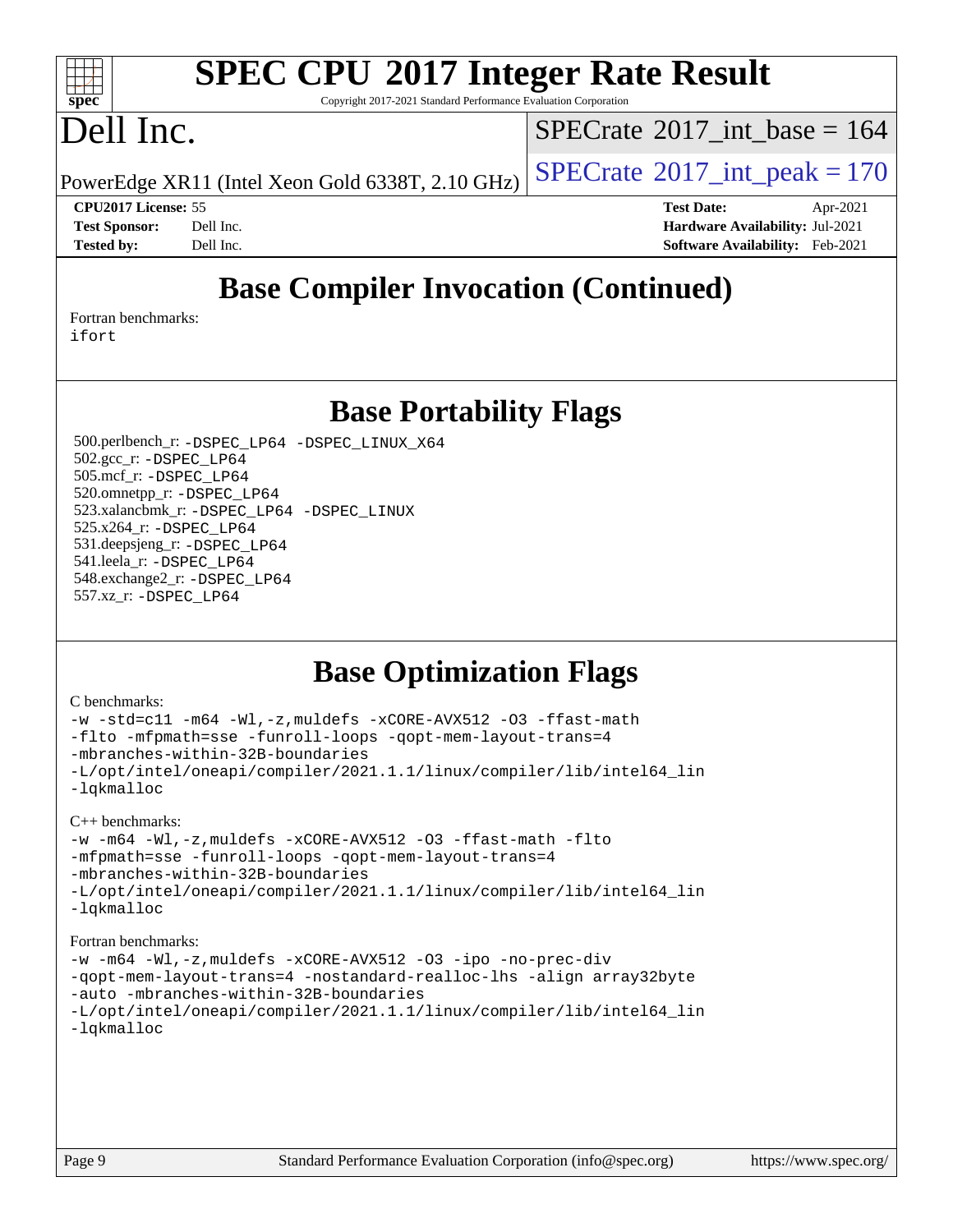### $+\ +$ **[spec](http://www.spec.org/)**

# **[SPEC CPU](http://www.spec.org/auto/cpu2017/Docs/result-fields.html#SPECCPU2017IntegerRateResult)[2017 Integer Rate Result](http://www.spec.org/auto/cpu2017/Docs/result-fields.html#SPECCPU2017IntegerRateResult)**

Copyright 2017-2021 Standard Performance Evaluation Corporation

# Dell Inc.

 $SPECTate$ <sup>®</sup>[2017\\_int\\_base =](http://www.spec.org/auto/cpu2017/Docs/result-fields.html#SPECrate2017intbase) 164

PowerEdge XR11 (Intel Xeon Gold 6338T, 2.10 GHz)  $\left|$  [SPECrate](http://www.spec.org/auto/cpu2017/Docs/result-fields.html#SPECrate2017intpeak)<sup>®</sup>[2017\\_int\\_peak = 1](http://www.spec.org/auto/cpu2017/Docs/result-fields.html#SPECrate2017intpeak)70

**[CPU2017 License:](http://www.spec.org/auto/cpu2017/Docs/result-fields.html#CPU2017License)** 55 **[Test Date:](http://www.spec.org/auto/cpu2017/Docs/result-fields.html#TestDate)** Apr-2021 **[Test Sponsor:](http://www.spec.org/auto/cpu2017/Docs/result-fields.html#TestSponsor)** Dell Inc. **[Hardware Availability:](http://www.spec.org/auto/cpu2017/Docs/result-fields.html#HardwareAvailability)** Jul-2021 **[Tested by:](http://www.spec.org/auto/cpu2017/Docs/result-fields.html#Testedby)** Dell Inc. **[Software Availability:](http://www.spec.org/auto/cpu2017/Docs/result-fields.html#SoftwareAvailability)** Feb-2021

### **[Peak Compiler Invocation](http://www.spec.org/auto/cpu2017/Docs/result-fields.html#PeakCompilerInvocation)**

[C benchmarks \(except as noted below\)](http://www.spec.org/auto/cpu2017/Docs/result-fields.html#Cbenchmarksexceptasnotedbelow): [icx](http://www.spec.org/cpu2017/results/res2021q3/cpu2017-20210618-27435.flags.html#user_CCpeak_intel_icx_fe2d28d19ae2a5db7c42fe0f2a2aed77cb715edd4aeb23434404a8be6683fe239869bb6ca8154ca98265c2e3b9226a719a0efe2953a4a7018c379b7010ccf087)

500.perlbench r: [icc](http://www.spec.org/cpu2017/results/res2021q3/cpu2017-20210618-27435.flags.html#user_peakCCLD500_perlbench_r_intel_icc_66fc1ee009f7361af1fbd72ca7dcefbb700085f36577c54f309893dd4ec40d12360134090235512931783d35fd58c0460139e722d5067c5574d8eaf2b3e37e92)

[C++ benchmarks:](http://www.spec.org/auto/cpu2017/Docs/result-fields.html#CXXbenchmarks) [icpx](http://www.spec.org/cpu2017/results/res2021q3/cpu2017-20210618-27435.flags.html#user_CXXpeak_intel_icpx_1e918ed14c436bf4b9b7c8bcdd51d4539fc71b3df010bd1e9f8732d9c34c2b2914e48204a846820f3c0ebb4095dea797a5c30b458ac0b6dffac65d78f781f5ca)

[Fortran benchmarks](http://www.spec.org/auto/cpu2017/Docs/result-fields.html#Fortranbenchmarks): [ifort](http://www.spec.org/cpu2017/results/res2021q3/cpu2017-20210618-27435.flags.html#user_FCpeak_intel_ifort_8111460550e3ca792625aed983ce982f94888b8b503583aa7ba2b8303487b4d8a21a13e7191a45c5fd58ff318f48f9492884d4413fa793fd88dd292cad7027ca)

### **[Peak Portability Flags](http://www.spec.org/auto/cpu2017/Docs/result-fields.html#PeakPortabilityFlags)**

 500.perlbench\_r: [-DSPEC\\_LP64](http://www.spec.org/cpu2017/results/res2021q3/cpu2017-20210618-27435.flags.html#b500.perlbench_r_peakPORTABILITY_DSPEC_LP64) [-DSPEC\\_LINUX\\_X64](http://www.spec.org/cpu2017/results/res2021q3/cpu2017-20210618-27435.flags.html#b500.perlbench_r_peakCPORTABILITY_DSPEC_LINUX_X64) 502.gcc\_r: [-D\\_FILE\\_OFFSET\\_BITS=64](http://www.spec.org/cpu2017/results/res2021q3/cpu2017-20210618-27435.flags.html#user_peakPORTABILITY502_gcc_r_file_offset_bits_64_5ae949a99b284ddf4e95728d47cb0843d81b2eb0e18bdfe74bbf0f61d0b064f4bda2f10ea5eb90e1dcab0e84dbc592acfc5018bc955c18609f94ddb8d550002c) 505.mcf\_r: [-DSPEC\\_LP64](http://www.spec.org/cpu2017/results/res2021q3/cpu2017-20210618-27435.flags.html#suite_peakPORTABILITY505_mcf_r_DSPEC_LP64) 520.omnetpp\_r: [-DSPEC\\_LP64](http://www.spec.org/cpu2017/results/res2021q3/cpu2017-20210618-27435.flags.html#suite_peakPORTABILITY520_omnetpp_r_DSPEC_LP64) 523.xalancbmk\_r: [-DSPEC\\_LP64](http://www.spec.org/cpu2017/results/res2021q3/cpu2017-20210618-27435.flags.html#suite_peakPORTABILITY523_xalancbmk_r_DSPEC_LP64) [-DSPEC\\_LINUX](http://www.spec.org/cpu2017/results/res2021q3/cpu2017-20210618-27435.flags.html#b523.xalancbmk_r_peakCXXPORTABILITY_DSPEC_LINUX) 525.x264\_r: [-DSPEC\\_LP64](http://www.spec.org/cpu2017/results/res2021q3/cpu2017-20210618-27435.flags.html#suite_peakPORTABILITY525_x264_r_DSPEC_LP64) 531.deepsjeng\_r: [-DSPEC\\_LP64](http://www.spec.org/cpu2017/results/res2021q3/cpu2017-20210618-27435.flags.html#suite_peakPORTABILITY531_deepsjeng_r_DSPEC_LP64) 541.leela\_r: [-DSPEC\\_LP64](http://www.spec.org/cpu2017/results/res2021q3/cpu2017-20210618-27435.flags.html#suite_peakPORTABILITY541_leela_r_DSPEC_LP64) 548.exchange2\_r: [-DSPEC\\_LP64](http://www.spec.org/cpu2017/results/res2021q3/cpu2017-20210618-27435.flags.html#suite_peakPORTABILITY548_exchange2_r_DSPEC_LP64) 557.xz\_r: [-DSPEC\\_LP64](http://www.spec.org/cpu2017/results/res2021q3/cpu2017-20210618-27435.flags.html#suite_peakPORTABILITY557_xz_r_DSPEC_LP64)

## **[Peak Optimization Flags](http://www.spec.org/auto/cpu2017/Docs/result-fields.html#PeakOptimizationFlags)**

[C benchmarks](http://www.spec.org/auto/cpu2017/Docs/result-fields.html#Cbenchmarks):

```
 500.perlbench_r: -Wl,-z,muldefs -prof-gen(pass 1) -prof-use(pass 2)
-xCORE-AVX512 -ipo -O3 -no-prec-div
-qopt-mem-layout-trans=4 -fno-strict-overflow
-mbranches-within-32B-boundaries
-L/opt/intel/oneapi/compiler/2021.1.1/linux/compiler/lib/intel64_lin
-lqkmalloc
 502.gcc_r: -m32
-L/opt/intel/oneapi/compiler/2021.1.1/linux/compiler/lib/ia32_lin
-std=gnu89 -Wl,-z,muldefs -fprofile-generate(pass 1)
-fprofile-use=default.profdata(pass 2) -xCORE-AVX512 -flto
-Ofast(pass 1) -O3 -ffast-math -qopt-mem-layout-trans=4
-mbranches-within-32B-boundaries
-L/usr/local/jemalloc32-5.0.1/lib -ljemalloc
```
**(Continued on next page)**

| Standard Performance Evaluation Corporation (info@spec.org)<br>Page 10<br>https://www.spec.org/ |
|-------------------------------------------------------------------------------------------------|
|-------------------------------------------------------------------------------------------------|